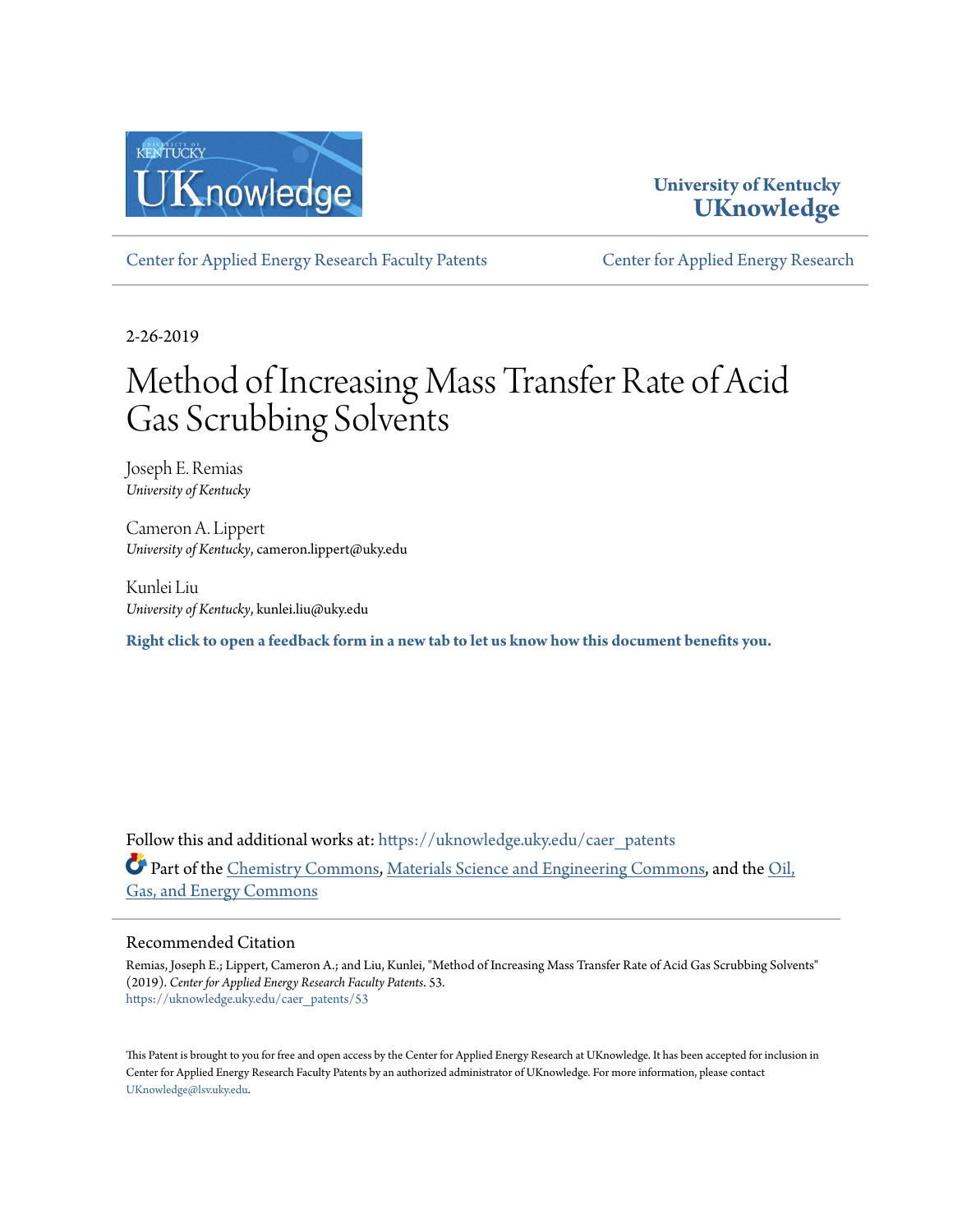

US010213734B2

## c12) United States Patent

### Remias et al.

### (54) METHOD OF INCREASING MASS TRANSFER RATE OF ACID GAS SCRUBBING SOLVENTS

- (71) Applicant: The University of Kentucky Research Foundation, Lexington, KY (US)
- (72) Inventors: Joseph E. Remias, Woodbridge, VA (US); Cameron A. Lippert, Lexington, KY (US); Kunlei Liu, Lexington, KY (US)
- (73) Assignee: THE UNIVERSITY OF KENTUCKY RESEARCH FOUNDATION, Lexington, KY (US)
- (\*) Notice: Subject to any disclaimer, the term of this patent is extended or adjusted under 35 U.S.C. 154(b) by 217 days.
- (21) Appl. No.: 15/221,100
- (22) Filed: Jul. 27, 2016

### (65) Prior Publication Data

US 2016/0361683 Al Dec. 15, 2016

### Related U.S. Application Data

- (62) Division of application No. 13/853,292, filed on Mar. 29, 2013, now Pat. No. 9,409,125.
- (51) Int. Cl.

| <b>B01D 53/14</b> | (2006.01) |
|-------------------|-----------|
| <b>B01D 53/86</b> | (2006.01) |
| <b>C07F</b> 9/54  | (2006.01) |
| <i>C07F 15/06</i> | (2006.01) |
| <b>C07F 3/00</b>  | (2006.01) |

## (IO) Patent No.: US 10,213,734 B2

## (45) Date of Patent: Feb.26,2019

| <b>B01J 31/02</b> | (2006.01) |
|-------------------|-----------|
| <i>CO7F 3/06</i>  | (2006.01) |
| $(52)$ U.S. Cl.   |           |

CPC ..... *BOID 53/1493* (2013.01); *BOID 53/1475*  (2013.01); *BOID 53/8671* (2013.01); *BOID 53/8681* (2013.01); *BOJJ 31/0271* (2013.01); *C07F 3/003* (2013.01); *C07F 3/06* (2013.01); *C07F 9/5456* (2013.01); *C07F 9/5463*  (2013.01); *C07F 15/065* (2013.01); *BOID 2252/20421* (2013.01); *BOID 2252/20431*  (2013.01); *BOID 2252/20442* (2013.01); *BOID 2252/20447* (2013.01); *BOID 2252/20452*  (2013.01); *BOID 2252/20484* (2013.01); *BOID 2252/20489* (2013.01); *BOID 2252/602*  (2013.01); *BOID 2255/70* (2013.01); *BOID 2256/245* (2013.01); *BOID 2257/504*  (2013.01); *Y02C 10/06* (2013.01); *Y02P 20/152* (2015.11)

### (58) Field of Classification Search None

See application file for complete search history.

### (56) References Cited

### U.S. PATENT DOCUMENTS

2013/0108532 A1\* 5/2013 Idem .................. B01D 53/1425 423/220

\* cited by examiner

*Primary Examiner* - Anita Nassiri-Motlagh (74) *Attorney, Agent, or Firm* - King & Schickli, PLLC

### (57) ABSTRACT

A method of increasing the overall mass transfer rate of acid gas scrubbing solids is disclosed. Various catalyst compounds for that purpose are also disclosed.

### 12 Claims, 6 Drawing Sheets

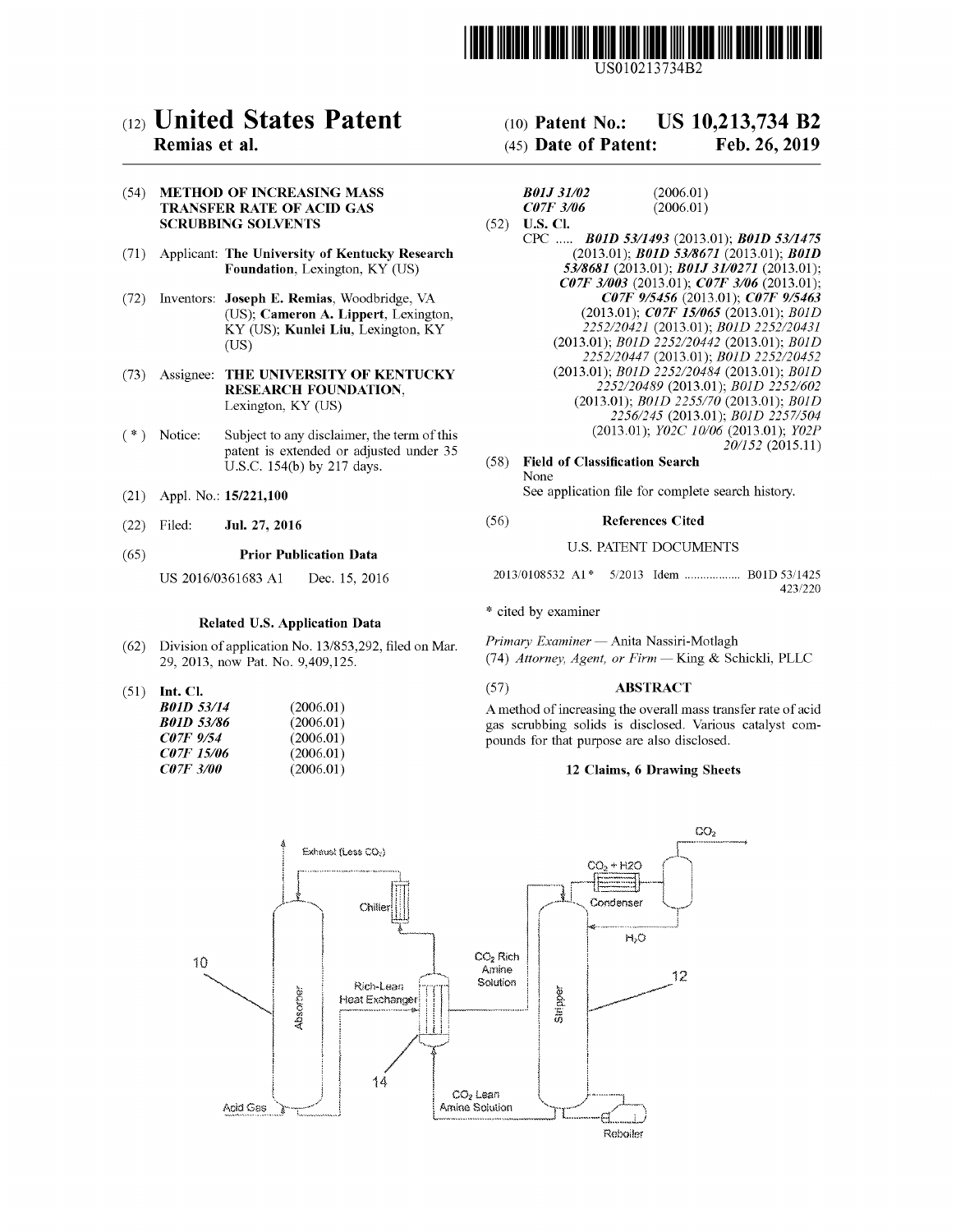i,



FIG.1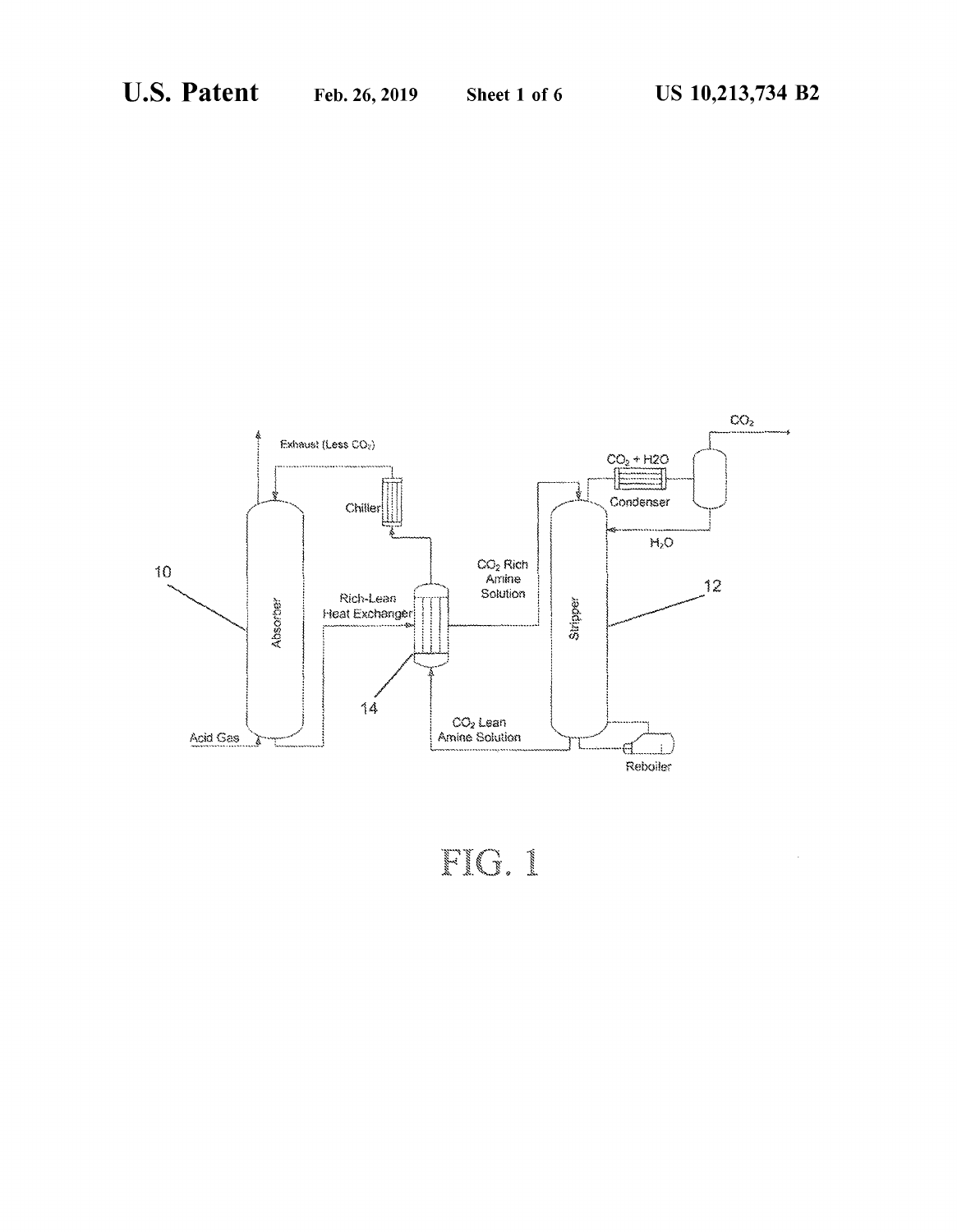

FIG. 2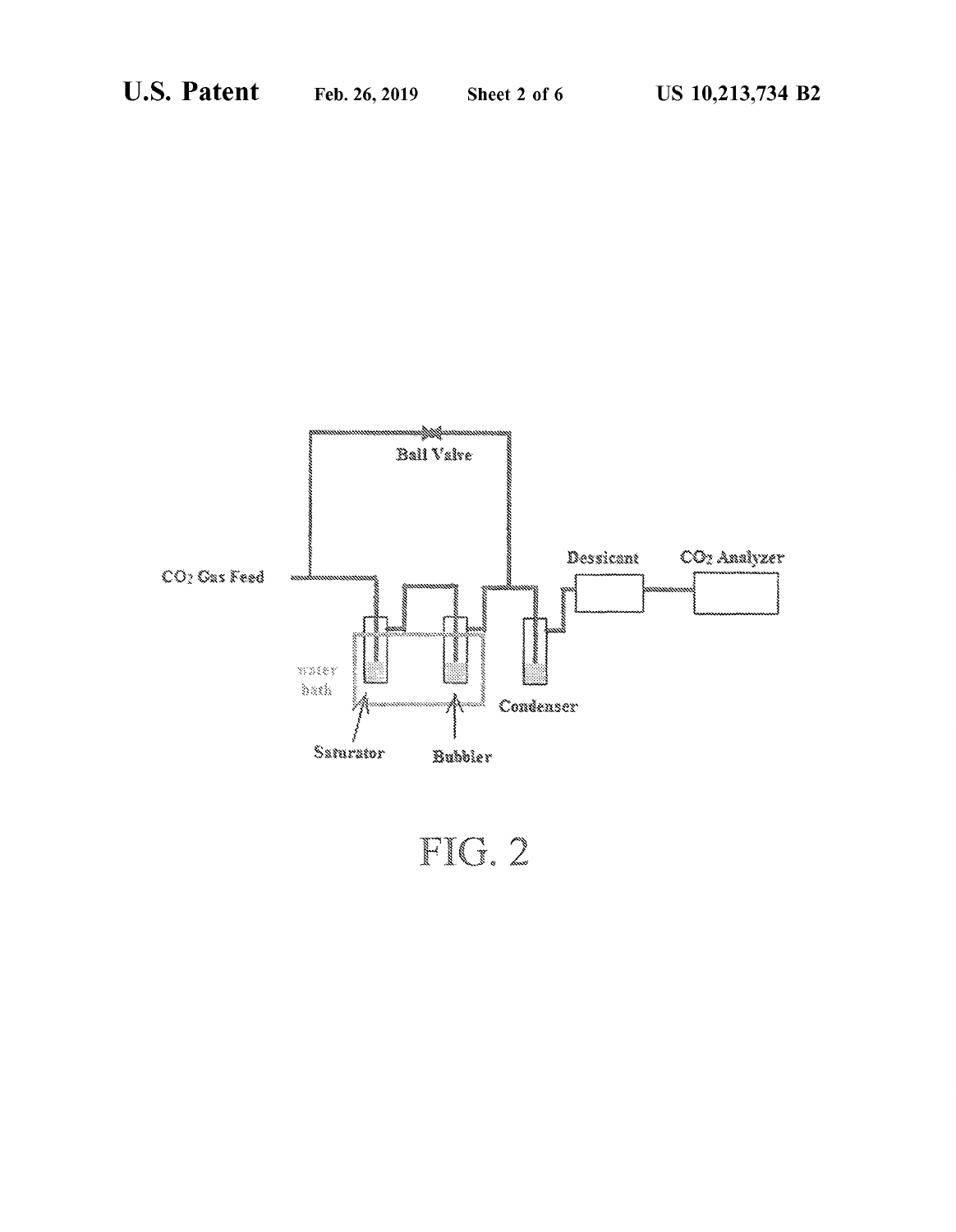

FIG. 3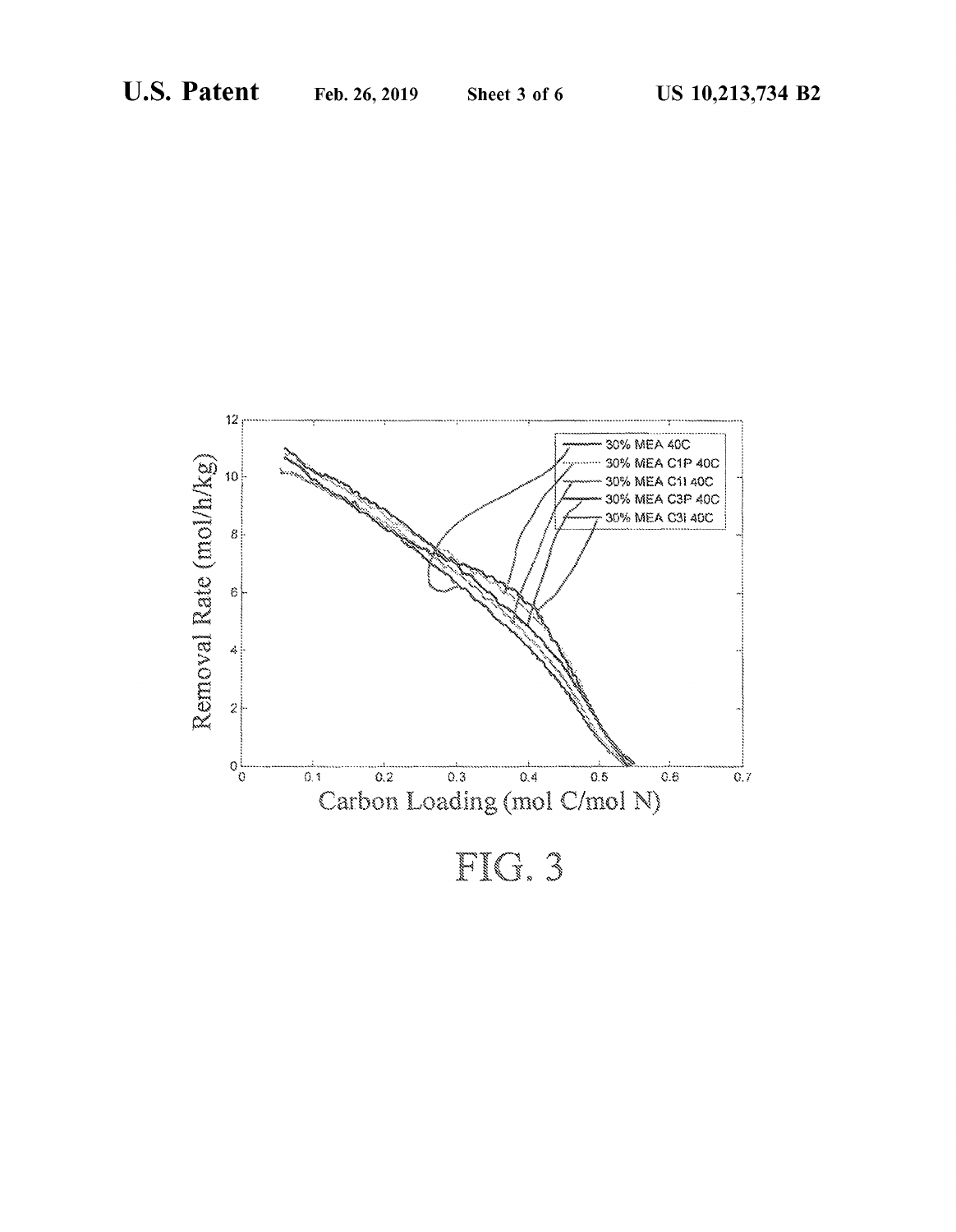

FIG. 4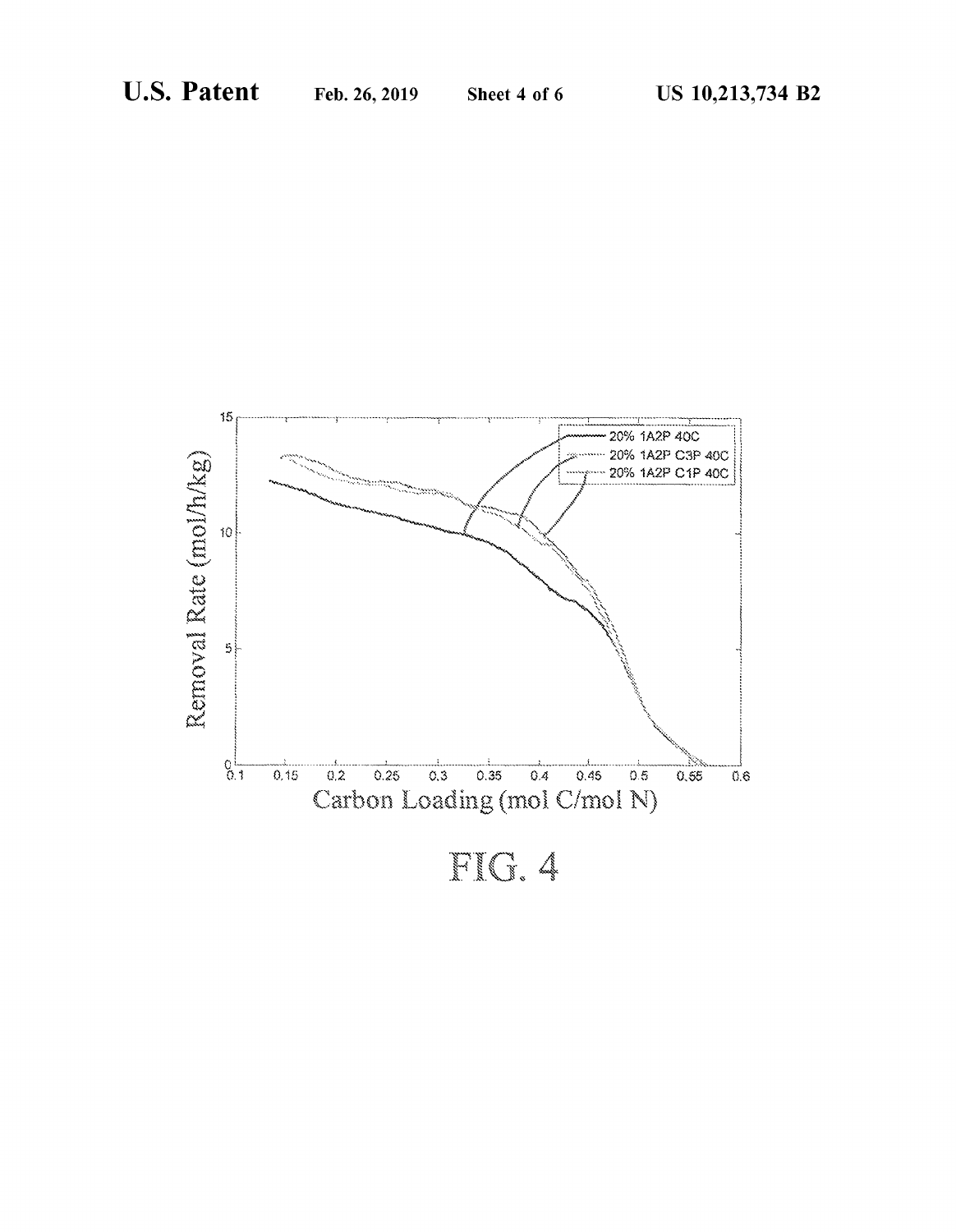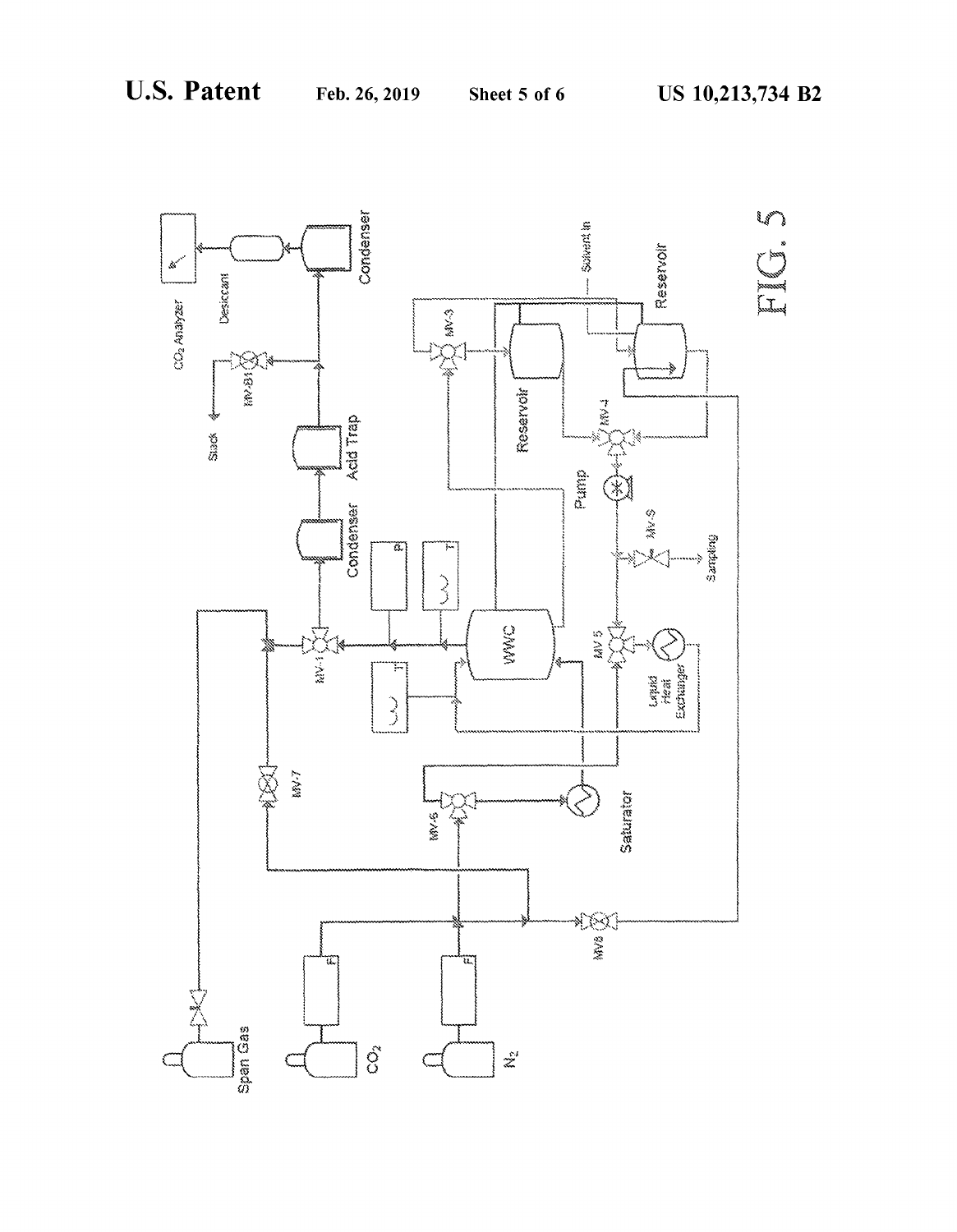

# FIG. 6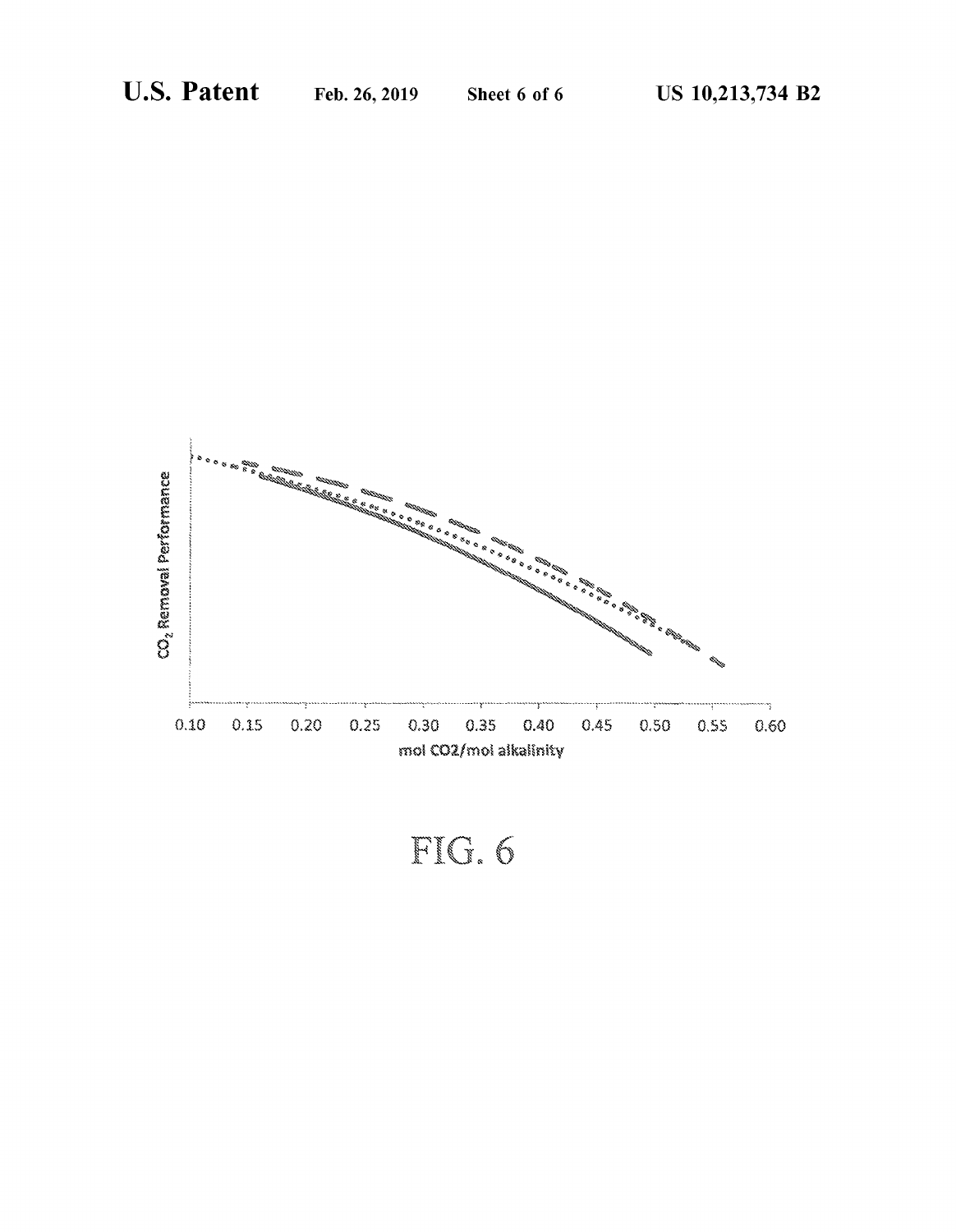### **METHOD OF INCREASING MASS TRANSFER RATE OF ACID GAS SCRUBBING SOLVENTS**

This application is a division of U.S. patent application  $\frac{1}{5}$ Ser. No. 13/853,292 filed 29 Mar. 2013, now U.S. Pat. No. 9,409,125.

### TECHNICAL FIELD

The present invention relates generally to various meth- $10$ ods of increasing the overall mass transfer rate of acid gas scrubbing solvents utilizing various catalysts compounds.

The cleanup of acid gasses or sour gas, such as  $CO<sub>2</sub>$  in particular, from natural gas and in oil refining has been an extensively practiced technology. The industrial removal of CO<sub>2</sub> from natural gas dates back to the 1930's. In the  $21^{st}$ century, due to the potential impact of anthropogenic  $CO<sub>20</sub>$ emissions on the climate, post-combustion  $CO<sub>2</sub>$  capture has gained tremendous attention. While several technologies exist for the removal of acid gasses one of the most commonly employed practices is the use of aqueous amines. Of these amines, tertiary amines are often used for natural  $_{25}$ gas applications due to their low energy of regeneration. For post-combustion  $CO<sub>2</sub>$  capture applications primary and secondary amines tend to be in part favored by their faster rate at the low  $CO<sub>2</sub>$  driving force condition. Regardless of the application, the mass transfer rate in the absorber column  $_{30}$ dictates the size of the column (capital cost) used and, consequently, has a substantial impact on the overall process cost. An overall process depicting a thermal swing process is presented in FIG. **1.** An aqueous amine solution is circulated between the absorber **10** and stripper **12.** The gas, 35 containing  $CO<sub>2</sub>$ , enters the bottom of the absorber where it contacts the aqueous amine absorbent removing it from the gas stream. The liquid solution,  $CO<sub>2</sub>$  rich amine solution, is then passed through a heat exchanger **14** to improve efficiency before being heated to a higher temperature in the  $_{40}$ stripper 12. The stripper 12 removes the CO<sub>2</sub> as a gas from the amine solution to produce a lean, or  $CO<sub>2</sub>$  deficient solution. The lean solution is returned to the absorber **10** by way of the heat exchanger **14** to repeat the process.

In order to minimize system capital (absorber cost) it is  $_{45}$ important to maximize the overall mass transfer rate for the scrubber system as there is a direct correlation between the two. This invention relates to methods for this purpose as well as to catalyst compounds useful in those methods.

### **SUMMARY**

A method is provided for increasing the overall mass transfer rate of acid gas scrubbing solvents. The method comprises adding a catalyst compound to a fluid stream  $55$ including an acid gas and an acid gas scrubbing solvent wherein that catalyst compound has a chemical formula:



where:

(a) Mis any group VII B through XII B element;

(b) E is any combination of N, O, S having a net  $2^-$  charge per individual ligand;

**2** 

 $(c)$  R<sub>1, 2, 4</sub> =  $-H$ ,  $-COOH$ ,  $-CICH_2CH_2]_n$   $-OR_9$ ,  $CH_3$ , amine, amide, phosphate,  $-\text{OH}$ ,  $-R_5\text{OH}$ ,  $-[SO_3]$ ;

(d) R<sub>3</sub>=-H, -COOH, -[OCH<sub>2</sub>CH<sub>2</sub>]<sub>n</sub>--OR<sub>9</sub>, amine, amide, phosphate,  $-\text{OH}$ ,  $-R_5\text{OH}$ ,  $-[SO_3]$ <sup>-</sup>,  $-[(CH_2)_n]$  $Q$ <sup>+</sup>[A]<sup>-</sup>;

(e)  $R_5 = C_1 - C_5$  alkyl; (f) A=monovalent anion: Cl, Br, I, F,  $PF_6$ ,  $BF_4$ , acetate, trifluoroacetate,  $ClO_4$ ,  $NO_3$ ;

BACKGROUND (g) Q=monovalent cation: PX<sub>3</sub> where X=alkyl, cyclic alkyl, aryl, 0-alkyl, 0-aryl, N(R<sub>6</sub>)<sub>3</sub> where R<sub>6</sub>=alkyl, cyclic alkyl, N-heterocyclic ring, imidazole;

(h)

50



where Y= $-H$ ,  $-COOH$ ,  $-R_7OOH$  ( $R_7$ =alkyl ranging from 2-10 carbons);

 $-[OCH_2CH_2CH_2]_n$ —OR<sub>9</sub>; —OH; —SO<sub>3</sub>; —NO<sub>2</sub>; amine, amide; or

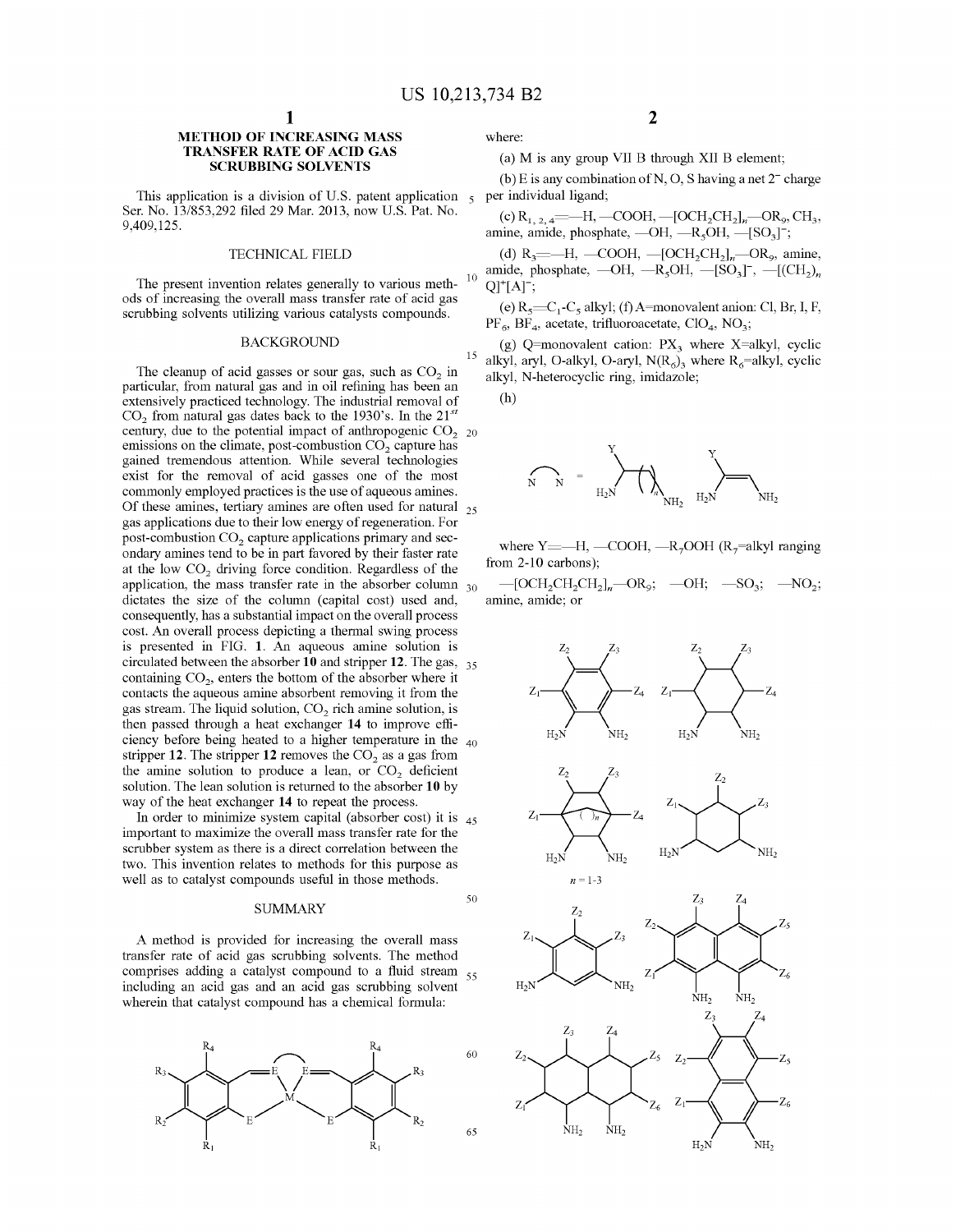5



where  $Z_{1-6} = -H$ , any alkyl,  $-$ COOH,  $-R_8$ OOH  $(R_8$ =alkyl ranging from 2-10 carbons),  $-[OCH_2CH_2]_n$ - $OR<sub>9</sub>$ ; OH; SO<sub>3</sub>; NO<sub>2</sub>; amine, amide; and 15

 $(i)$  where  $n=1$  to 10; and

 $(j)$  R<sub>9</sub>=H or alkyl.

In one possible embodiment the catalyst compound has a chemical formula:



where R=any alkyl

M=Co, Zn.

In another possible embodiment the catalyst compound 30 has a chemical formula:



where M=Co, Zn.

In another possible embodiment the catalyst compound has a chemical formula:



where M=Co, Zn

R=any alkyl.

In still another possible embodiment the catalyst compound has a chemical formula:



where M=Co, Zn.

In yet another possible embodiment the catalyst compound has a chemical formula:



where M=Co, Zn.

In yet another possible embodiment the catalyst compound has a chemical formula:



**COOH** 

 $\sum_{N}$ 



where M=Co, Zn.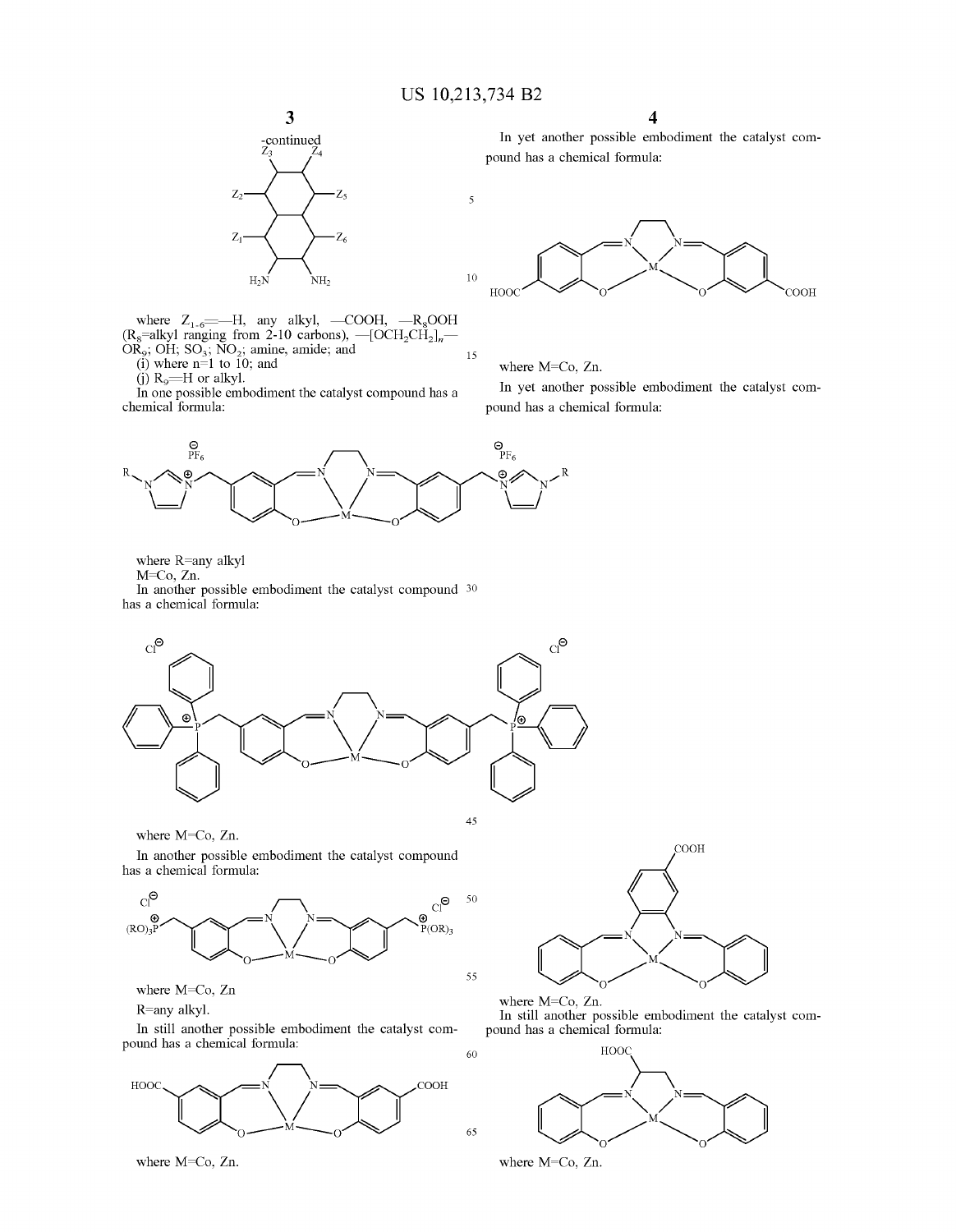In any of the embodiments the acid gas scrubbing solvent includes an amine or a mixture of amines. In one possible embodiment the acid gas scrubbing solvent includes a mixture of (a) a promoter amine and (b) a tertiary amine.

In one possible embodiment the acid gas scrubbing solvent includes chemical compounds selected from a group including but not limited to, monoethanolamine (MEA), l-amino-2-propanol (1A2P), 3-amino-1-propanol, 2-amino-1-propanol, 2-amino-1-butanol, 1-amino-2-butanol,  $\frac{1}{2}$ -amino-2-butanol, 2-(methylamino)ethanonol (MAE),  $\frac{10}{2}$ 2-( ethylamino )ethanol, morpholine, piperazine (PZ), 1-methylpiperazine (NMP), 2-methylpiperazine, hydroxypiperadine, 2-piperidineethanol, N-aminoethylpierazine (AEP), aminopropylmorpholine, 4-aminopiperidine, (b) E is any combination of N, O, S having a net 2<sup>-</sup> charge 2-amino-2-methv1-1-propanol (AMP) diethanolamine per individual ligand; 2-amino-2-methyl-1-propanol (AMP), diethanolamine (DEA), diisopropanolamine (DIPA), glycine, alanine,  $\beta$ -al- (c) R<sub>1, 2, 4</sub> = H, -COOH, -[OCH<sub>2</sub>CH<sub>2</sub>]<sub>n</sub>--OR<sub>9</sub>, annine, sarcosine, ethylene diamine (EDA), 1,3-propanedi- amine, amide, phosphate,  $-\text{OH}, -\text{R}_5\text{OH}, -[\text{SO}_3]$ ; amine, 1,4-butanediamine, 1,5-pentanediamine, 1,6-hexanediamine, methyldiethanolamine (MDEA), triethanolamine <sub>20</sub> (TEA), dimethylethanolamine (DMEA), N,N,N',N'-tetramethy 1-1,8-naphthalenediamine, diethy lmonoethanolamine, dipropylmonoethanolamine, 1,4-dimethylpiperazine, N N,N',N'-tetramethyl-1,6-hexanediamine, N,N,N'N'-tetrakis  $(2-hydroxyethyl)$ ethylenediamine, N,N,N',N',N''-pentam- 25 trifluoroacetate, ClO<sub>4</sub>, NO<sub>3</sub>; ethyldiethylenetriamine, N,N,N',N'-tetramethylethylenediamine, N,N,N',N'-tetramethylpropane-1,3-diamine, N,N,N', N'-tetramethylbutane-1,4-diamine, N,N,N',N'-tetramethyl-1,5-pentanediamine, alkali carbonate, and mixtures thereof. Further the catalyst compound is provided at a concen- 30

tration of between about 0.05 mM and about 100 mM. Various catalyst compounds are also claimed.

### BRIEF DESCRIPTION OF THE DRAWING FIGURES

The accompanying drawings incorporated herein and forming a part of the specification, illustrate several aspects of the present method and together with the description serve to explain certain principles thereof. In the drawings:  $40$  from 2-10 carbons);

FIG. 1 is a schematical illustration of a process for removing acid gas from a fluid stream utilizing solvent and thermal swing regeneration.

FIG. 2 is a schematical illustration of a simple  $CO<sub>2</sub>$ bubbling apparatus used for catalyst testing.  $\frac{1}{45}$ 

FIG. 3 is a graphical illustration of removal rate versus carbon loading for various catalysts used with 30 wt% MEA at 40° C.

FIG. 4 is a graphical illustration of removal rate versus carbon loading for various catalysts in 20% l-amino-2- 50 propanol solvent with 13%  $CO<sub>2</sub>$  at 40° C.

FIG. 5 is a schematical illustration of a wetted wall column (WWC) apparatus used in testing the catalysts.

FIG.  $6$  is a graphical comparison of  $CO<sub>2</sub>$  overall mass transfer as measured on a wetted wall column for 30 wt % 55 MEA at 40° C. with catalyst CAER-CIP and CAER-C3I.

### DETAILED DESCRIPTION

This document relates generally to methods of increasing 60 overall mass transfer rate of acid gas scrubbing solvents as well as to novel transition metal monomer complexes incorporating a single transition metal atom.

The method may be broadly described as comprising adding a catalyst compound to a fluid stream including an 65 acid gas and an acid gas scrubbing solvent. The catalyst compound has a chemical formula:





where:

(a) Mis any group VII B through XII B element;

 $=$ -H,  $\sim$ COOH,  $\sim$ [OCH<sub>2</sub>CH<sub>2</sub>]<sub>n</sub> $\sim$ OR<sub>9</sub>, amine,  $OH, R_5OH, -[SO_3]$ <sup>-</sup>,  $-[({\rm CH}_{2})_{n} Q]^{+}[A]^{-};$ 

(e)  $R_5 = C_1 - C_5$  alkyl;

(f) A=monovalent anion: Cl, Br, I, F,  $PF_6$ , BF<sub>4</sub>, acetate,

(g) Q=monovalent cation:  $PX_3$  where X=alkyl, cyclic alkyl, aryl, O-alkyl, O-aryl,  $N(R_6)$ , where  $R_6$ =alkyl, cyclic alkyl, N-heterocyclic ring, imidazole;

(h)

35



where Y =  $-H$ ,  $-COOH$ ,  $-R_7OOH$  (R<sub>7</sub>=alkyl ranging

 $-[OCH<sub>2</sub>CH<sub>2</sub>]<sub>n</sub>$ --OR<sub>9</sub>; --OH; --SO<sub>3</sub>; --NO<sub>2</sub>; amine, amide; or

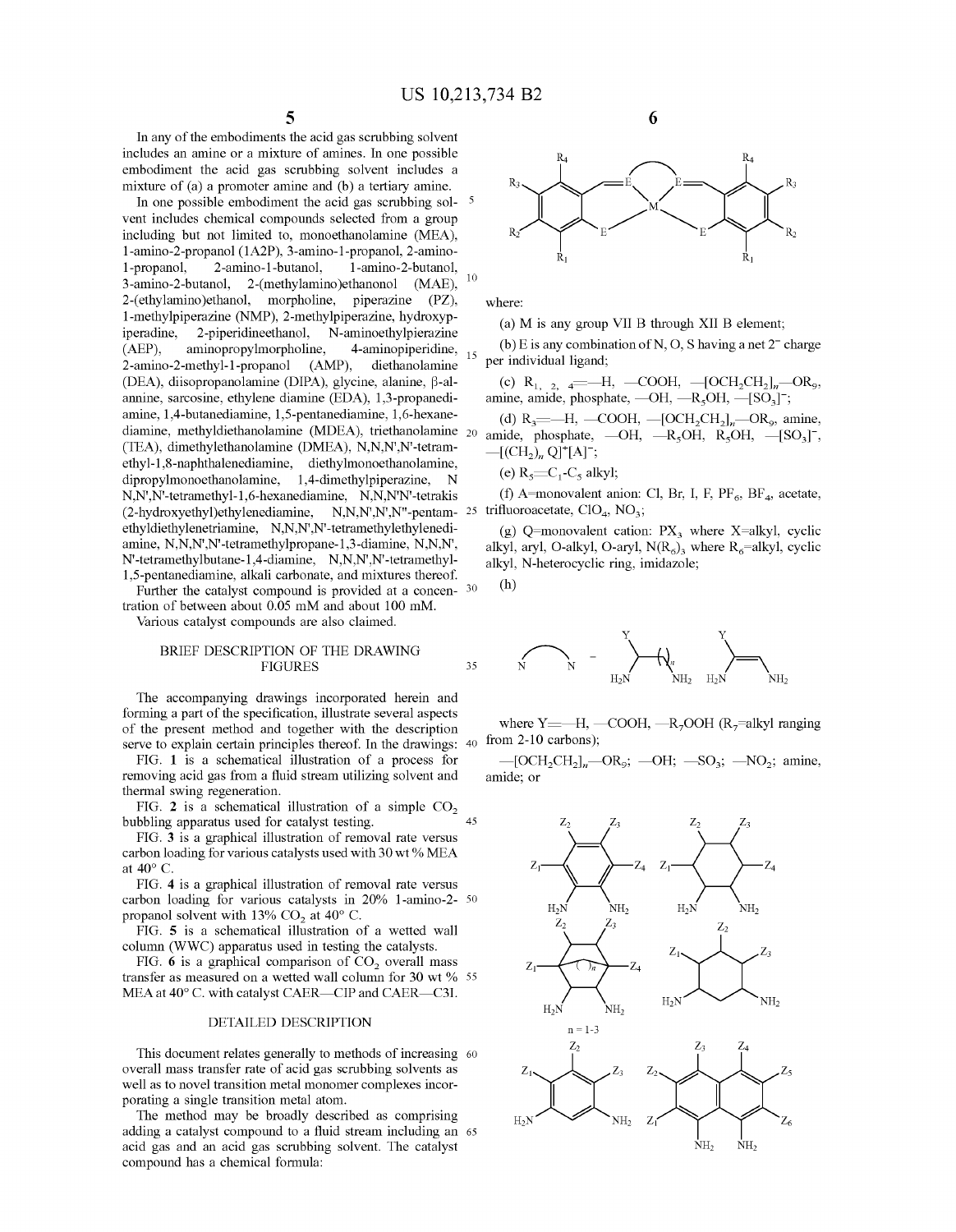10

45





where  $Z_{1-6}$  = -H, any alkyl, -COOH,-R<sub>8</sub>OOH  $(R_8$ =alkyl ranging from 2-10 carbons),  $-[OCH_2CH_2]_n$ -OR<sub>9</sub>; OH; SO<sub>3</sub>; NO<sub>2;</sub> amine, amide; 25

(i) where  $n=1$  to 10; and

(j)  $R_9$  = H or alkyl.

In one particular embodiment the catalyst compound has a chemical formula:

**8** 

In another possible embodiment the catalyst compound has a chemical formula:



where M=Co, Zn R=any alkyl.

In another possible embodiment the catalyst compound has a chemical formula:



where M=Co, Zn. In yet another possible embodiment the catalyst compound has a chemical formula:



where M=Co, Zn.



where R=any alkyl

M=Co, Zn.

In another particular embodiment the catalyst compound has a chemical formula:

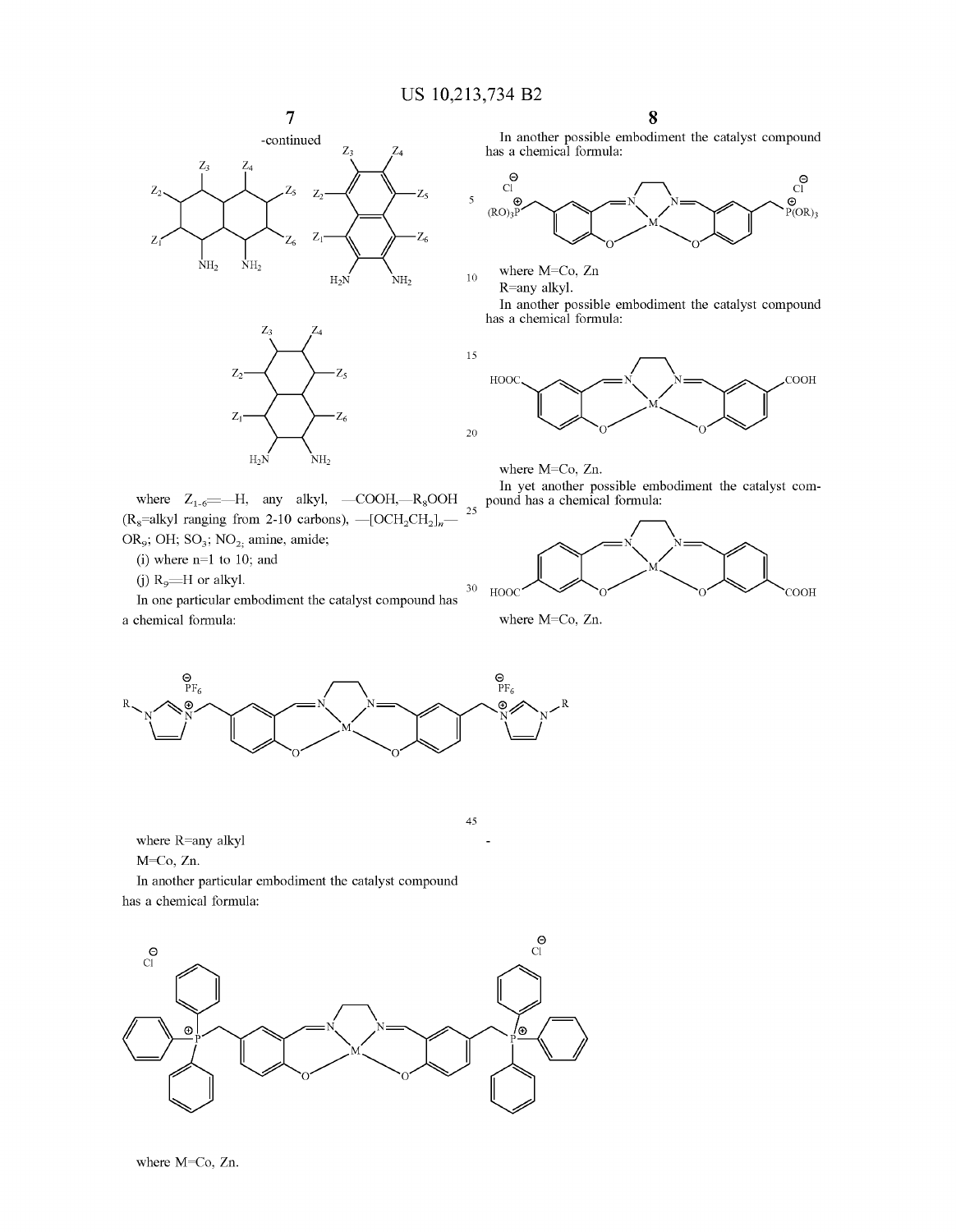In yet another possible embodiment the catalyst compound has a chemical formula:



where M=Co, Zn.

In still another possible embodiment the catalyst compound has a chemical formula:



where M=Co, Zn.

For any embodiment of catalyst compound, the terms 30 "alkyl" or "any alkyl", when not otherwise stipulated, include at least  $C_2$ - $C_{10}$  alkyl compounds.

For any of the method embodiments the acid gas scrubbing solvent may include an amine. In one possible embodiment the acid gas scrubbing solvent includes a mixture of (a)  $_{35}$ a promoter amine, selected from a group of primary and secondary amines and (b) a tertiary amine.

Such a mixture is described in detail in copending U.S. patent application Ser. No. 13/853,186, filed on Mar. 29, 2013 and entitled "Solvent and Method for Removal of an 2013 and entitied Solvent and Method for Removal of an Acid Gas from a Fluid Stream", the full disclosure of which <sup>40</sup> is incorporated herein by reference. Promoter amines useful in the present method include, but are not limited to, the primary and secondary amines such as 3-N-sulfonylamine (SA), 3-aminopropionitrile (APN), diethyl 2-aminoethanephosphonate (EtP2), N-methyltetrahydrothiophen-3-amine 45 1,1-dioxide, 2,2'-sulfonyldiethanamine, 3,3'-sulfonyldipropaneamine, 4,4'-sulfonyldibutanenamine, 2-aminoethyl methyl sulfone, 4-aminobutanenitrile, 6-aminohexanenitrile, 3-(methylamino )propanenitrile, diethyl [2-(methylamino )ethyl]phosphonate, diethyl (3-aminopropyl)phospho- 50 nate, diethyl (4-aminobutyl)phosphonate, diethyl (5-aminopentyl)phosphonate, diethyl (6-aminohexyl)phosphonate, 2-(tert-butoxy)ethan-l-amine, N-methyl-2-[(2 methyl-2-propanyl)oxy]ethanamine and mixtures thereof.

Tertiary amines and carbonate based salts useful in the 55 present method include but are not limited to methyldiethanolamine (MDEA), triethanolamine (TEA), N,N,-dialkylethanolamine, N,N,N'N'-tetraalky-1,8-naphthalenediamine, N,N, -dialkylbenzylamine, 1,4-dialkylpiperazine, N,N,N', N'-tetraalkyl-1,6-hexanediamine, N,N,N'N'-tetraalkyl-1,5 pentanediamine, N,N,N'N'-tetraalkyl-1,4-butanediamine, <sup>60</sup> N,N,N'N'-tetraalkyl-1,3-propanediamine, N,N,N',N'-tetraalkyl-1,2-ethanediamine, N,N,N'N'-tetrakis (2-hydroxyethyl)ethylenediamine, N,N,N;N;N"-pentaalkyldiethylenetriamine, N ,N,N' ,N' ,N" -pentaalky ldipropylaminetriamine, N,N, -dialkylcyclohexylamine, N,N,N',N'-tetraalkylbis 65  $(aminoethyl)$ ether, N,N,-dimethyl-2 $(2-aminoethoxy)$ ethanol, alkali carbonates where alkyl represents any methyl,

ethyl, propyl, butyl isomer, and mixtures thereof. In one possible embodiment, the catalyst compound is provided in the fluid stream with a concentration of between about 0.05 mM and about 50 mM. In another possible embodiment the 5 catalyst compound is provided in the fluid stream with a concentration of between 50.1 mM and 75 mM. In yet another possible embodiment the catalyst compound is provided in the fluid stream with a concentration of between about 75.1 mM and 100 mM.

10 Primary and secondary amines useful in the present method include but are not limited to monoethanolamine (MEA), l-amino-2-propanol (1A2P), 3-amino-1-propanol, 2-amino-1-propanol, 2-amino-1-butanol, 3-amino-2-butanol, l-amino-2-butanol, 2-(alkylamino)ethanonol (MAE),

15 diglycolamine, morpholine, piperazine (PZ), 1-methylpiperazine (NMP), 2-methylpiperazine, hydroxypiperadine, hydroxymethylpiperazine, 2-piperidineethanol, N-aminoethylpierazine (AEP), aminopropylmorpholine, 4-aminopiperidine, 3-aminopiperidine, 2-amino-piperidine, dietha-

20 nolamine, 2-amino-2-methyl-1-propanol (AMP), diethanolamine (DEA), diisopropanolamine (DIPA), glycine, alanine, 13-alannine, sarcosine, isopropanolamine, benzylamine, ethylene diamine (EDA), 1,3-propanediamine, 1,4-butanediamine, 1,5-pentanediamine, l,6-hexane-25 diamine.

In any of the embodiments, the catalyst compound must be stable under the relatively high temperature conditions (e.g. between perhaps 70 and  $170^{\circ}$  C.) found within the stripper 12. The present catalyst compounds meet this requirement.

The following examples further illustrate how to synthesize or manufacture certain representative catalysts used in the method of increasing the overall mass transfer rate of acid gas scrubbing solvents.

### EXAMPLE 1





Preparation of  $H_2LP$ : To a solution of 1-(3-formyl-4hydroxybenzyl)triphenylphosphoniumchloride (5.00 g, 11.55 mmol) in dry ethanol (40 mL) was added ethylenediamine (0.40 mL, 6 mmol) slowly at room temperature. The resulting solution was stirred at reflux temperature for 3 h. The solution was allowed to cool to room temperature and the solvent was removed under reduced pressure. The yellow residue was dissolved in dichloromethane (50 mL) and slowly added dropwise to 150 mL of stirring ethyl acetate to give a bright yellow powder which was collected via filtration (4.9958 g, 97%) in >95% purity based on <sup>1</sup>H NMR spectroscopy.

Preparation of CAER-CIP: A 100-mL round-bottom flask was charged with H<sub>2</sub>LP (4.594 g, 5.17 mmol) and CoCl<sub>2</sub>.  $(H<sub>2</sub>O)<sub>6</sub>$  (1.3541 g, 5.7 mmol), and EtOH (40 mL) was added to make a slurry. 2 equiv. of  $Et_3N$  (1.5 mL, 11 mmol) was added and the mixture was heated at reflux for 3 hours. The mixture was cooled to room temperature and the solvent was removed under reduced pressure to give a brown powder. The brown powder was washed with ice cold water to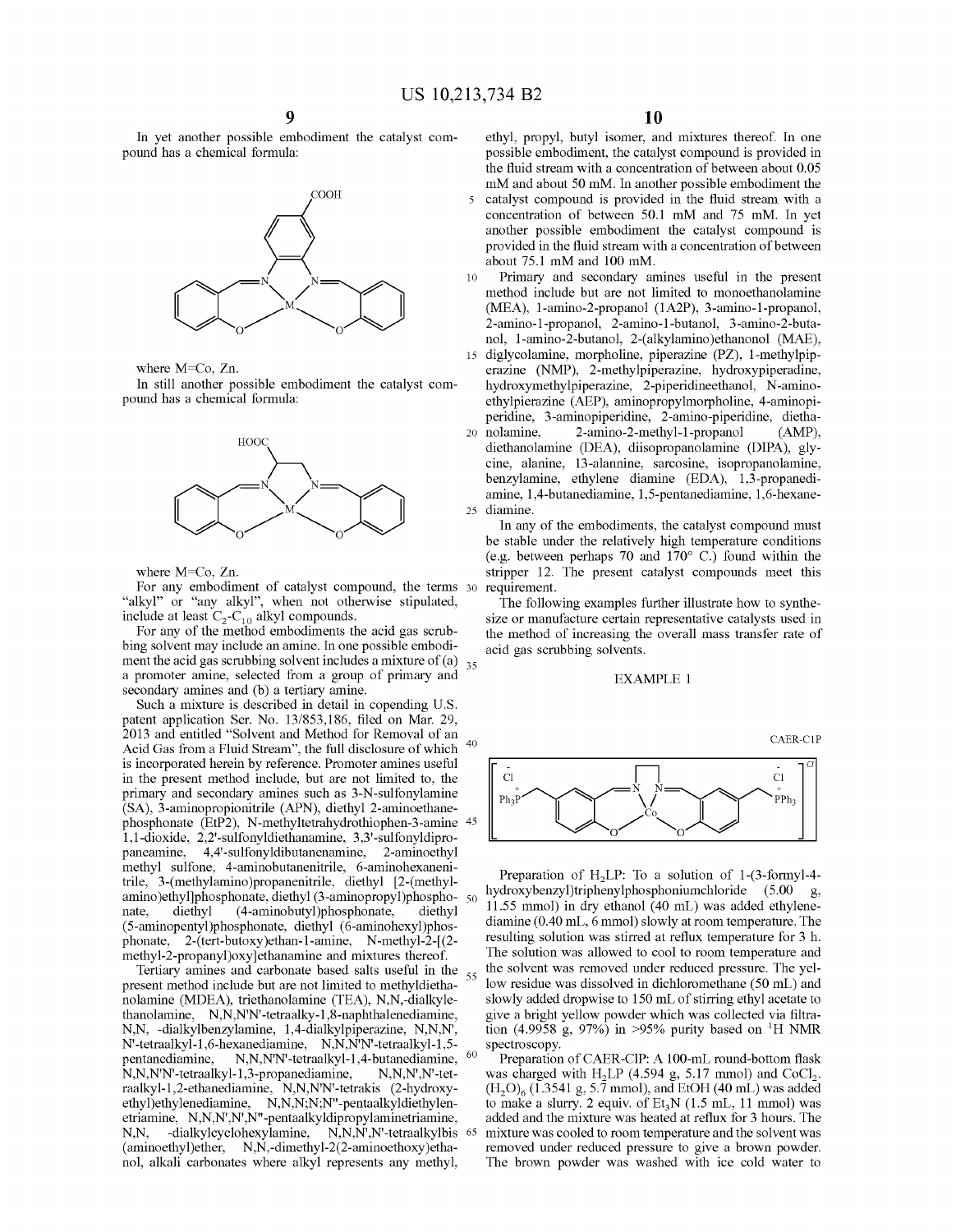remove ammonium salts and then triturated with ether to give the desired product as a brown solid (3.2295 g, 63%)

### EXAMPLE 2



 $ZnCl<sub>2</sub>$  (1.4652 g, 10.8 mmol), and dissolved in EtOH (40 mL). 2 equiv. of  $Et<sub>3</sub>N$  (2.1 mL, 15 mmol) was added and the mixture was heated at reflux for 3 hours. The mixture was cooled to room temperature and the solvent was removed under reduced pressure to give a thick, oily substance. The

oil was washed with ether  $(3\times10$  mL) to produce a white solid which was removed via filtration. The ether was evaporated slowly over 24 hours to produce a thick, colorless, viscous oil (4.8832 g, 89%) in >90% purity based on  $^1$ H NMR spectroscopy.

### EXAMPLE 4



EXAMPLE 3 <sup>35</sup> Preparation of H<sub>2</sub>L4: A 50 mL round bottom flask was charged with 2 equiv. 4-formyl-3-hydroxybenzoic acid (0.2471 g, 1.49 mmol) and dissolved in EtOH followed by addition of 1 equiv. ethylenediamine (50 µL, 0.75 mmol). The mixture was heated at reflux for 2 hr. The reaction 40 mixture was cooled to room temp. and a yellow powder was collected via filtration (247.3 mg, 93%) >95% purity based on <sup>1</sup>H NMR spectroscopy.

> Preparation of CAER-C4: A 100-mL round-bottom flask was charged with  $H<sub>2</sub> L4$  (0.06980 g, 0.196 mmol) and ZnCl<sub>2</sub> 45 (0.0433 g, 0.318 mmol), and EtOH was added to make a slurry. 2 equiv. of  $Et_3N$  (58 µL, 0.417 mmol) was added and the mixture was heated at reflux for 3 hours. The mixture was cooled to room temperature and a pale yellow solid was collected via filtration (66.7, 81%) in >95% purity based on <sup>1</sup>H NMR spectroscopy.

### EXAMPLE 5



Preparation of  $H<sub>2</sub>LI$ : To a solution of 1-(3-formyl-4hydroxybenzyl)-3-methylimidazolium hexafluorophosphate (5.00 g, 13.80 mmol) in dry ethanol (40 mL) was added ethylenediamine (0.50 mL, 7.5 mmol) slowly at room tem- $_{20}$ perature. The resulting solution was stirred at reflux temperature for 6 h. The solution was allowed to cool to room temperature after which a solid separated out. The solid was washed with ethanol  $(3 \times 5 \text{ mL})$  then ether  $(3 \times 10 \text{ mL})$  and dried in vacuo to give a yellow solid (5.4375 g, 97%) in  $_{25}$  $>95\%$  purity based on <sup>1</sup>H NMR spectroscopy.

Preparation of CAER-C3I: A 100-mL round-bottom flask was charged with H<sub>2</sub>LI (5.011 g, 6.68 mmol) and  $ZnCl<sub>2</sub>$  $(1.3630 \text{ g}, 10 \text{ mmol})$ , and EtOH  $(40 \text{ mL})$  was added to make a slurry. 2 equiv. of Et<sub>3</sub>N (2.0 mL, 14 mmol) was added and  $_{30}$ the mixture was heated at reflux for 3 hours. The mixture was cooled to room temperature and a pale yellow solid was collected via filtration (4.6390 g, 85%) in  $>95%$  purity based on  ${}^{1}$ H NMR spectroscopy.



Preparation of  $H_2LP^*$ : A 100-mL round-bottom flask was charged with 5-chloromethyl-2-hydroxybenzaldehyde 5-chloromethyl-2-hydroxybenzaldehyde (10.3327 g, 60.4 mmol) and dissolved in ethyl acetate  $(40\,50$ mL) and triethylphosphite (11.5 mL, 67 mmol) was added. The mixture was heated at reflux (80° C.) for 3 hours. The mixture was cooled to room temperature and the solvent removed under reduced pressure to give triethoxy(3-formyl-4-hydroxybenzyl)phosphonium chloride as a viscous oil 55 which was used without further purification. The viscous oil (10.003 g, 30 mmol) was dissolved in ethanol (40 mL) and ethylenediamine (1.2 mL, 18 mmol) was added slowly. The mixture was heated at reflux (80° C.) for 3 hours. The mixture was cooled to room temperature and the solvent was 60 removed under reduced pressure to give a thick, yellow, oily substance. The oil was washed with ether  $(3\times10 \text{ mL})$ . The ether was evaporated slowly over 24 hours to produce a thick, yellow, viscous oil (10.2215 g, 98%) in  $\sim$ 85% purity based on <sup>1</sup>H NMR spectroscopy. 65

Preparation of CAER-C3P\*: A 100-mL round-bottom flask was charged with  $H_2LP^*$  (5.028 g, 7.2 mmol) and CAER-C5<sub>z</sub>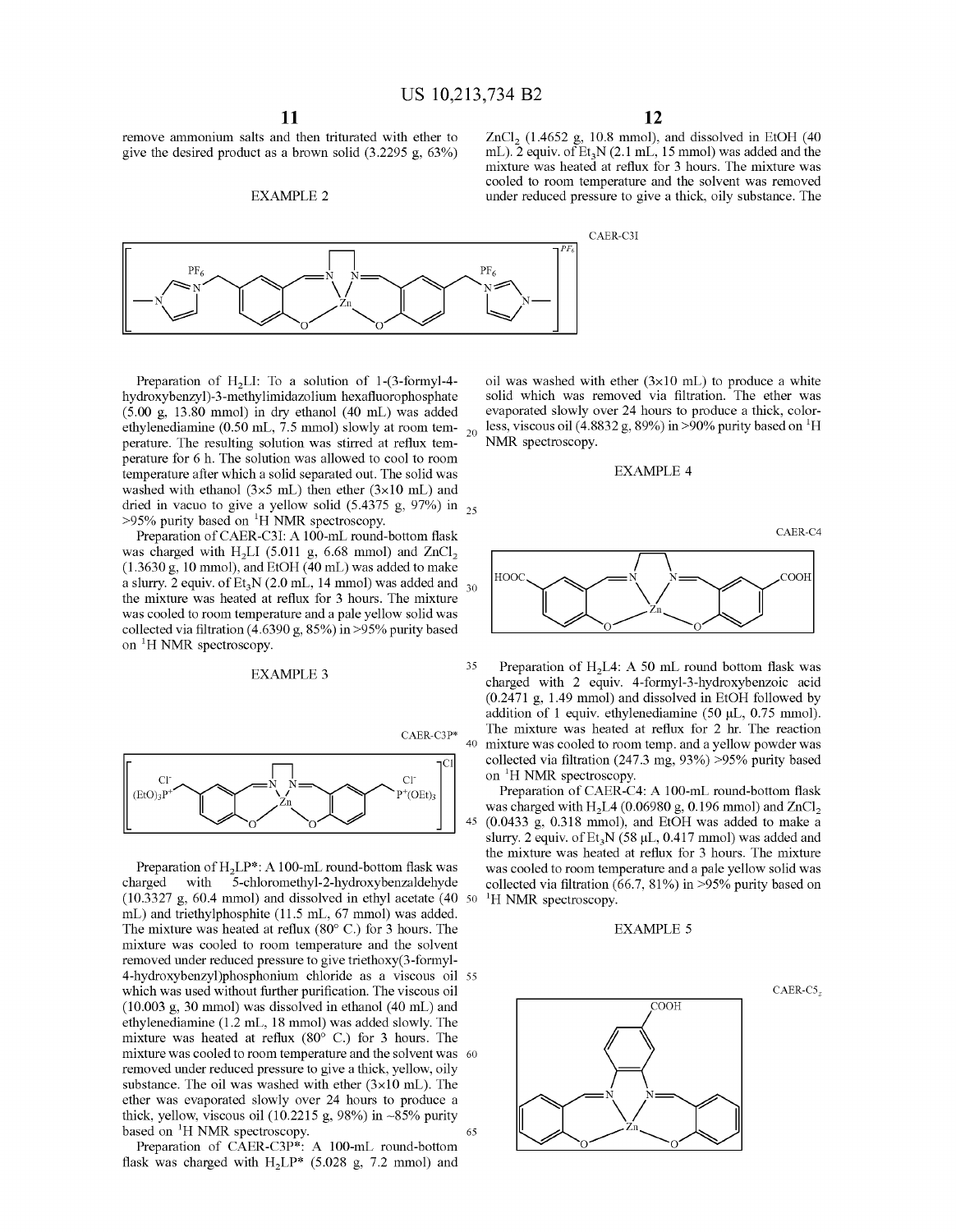20

60

Preparation of  $H_2L5$ : A 100-mL round bottom flask was charged with 3,4-diaminobenzoic acid (2.0067 g, 13.2 mmol) and dissolved in EtOH. 2 equiv. salicylaldehyde (2.8 mL, 26.3 mmol) was added and the reaction mixture was heated at reflux for 2 hr, at which point an orange solid had formed. The mixture was cooled to room temp. and the orange solid was collected via filtration (1.8274, 38%). The orange filtrate was stored at 8° C. for 15 hours and a second crop of orange solids was collected via filtration (2.3211 g, 48%), for a combined 86% yield in >95% purity based on  ${}^{1}$ H NMR spectroscopy.

was charged with  $H<sub>2</sub> L5$  (0.4921 g, 1.37 mmol) and ZnCl<sub>2</sub> (0.3224 g, 2.37 mmol), and EtOH was added to make a slurry. 2 equiv. of  $Et_3N$  (390 µL, 2.8 mmol) was added and the mixture was heated at reflux for 3 hours. The mixture was cooled to room temperature and a pale yellow/orange solid was collected via filtration (0.5613, 97%) in >95% purity based on  ${}^{1}$ H NMR spectroscopy.

### EXAMPLE 6



Preparation of CAER-Cl: A 100-mL round-bottom flask was charged with H<sub>2</sub>LI (3.023 g, 4.04 mmol) and CoCl<sub>2</sub>. <sup>35</sup>  $(H<sub>2</sub>O)<sub>6</sub>$  (1.0641 g, 4.44 mmol), and EtOH (40 mL) was added to make a slurry. 2 equiv. of  $Et<sub>3</sub>N$  (1.2 mL, 8.63) mmol) was added and the mixture was heated at reflux for 3 hours. The mixture was cooled to room temperature and a dark brown solid was collected via filtration (3.592 g, 93%).

EXAMPLE 7



Preparation of CAER-C3P: A 100-mL round-bottom flask <sup>55</sup> was charged with H<sub>2</sub>LP (5.002 g, 5.63 mmol) and  $ZnCl<sub>2</sub>$  $(1.3630 \text{ g}, 10 \text{ mmol})$ , and EtOH $(40 \text{ mL})$  was added to make a slurry. 2 equiv. of  $Et<sub>3</sub>N$  (1.75 mL, 12 mmol) was added and the mixture was heated at reflux for 3 hours. The mixture was cooled to room temperature and a pale yellow solid was collected via filtration (4.9790 g, 93%) in >95% purity based on <sup>1</sup>H NMR spectroscopy.

Catalyst Testing in Concentrated Primary Amines: Breakthrough Method

A schematic of the apparatus used is shown in FIG. 2. Briefly, 0.85 L/min feed gas containing  $\sim$ 13% CO<sub>2</sub> mixed

 $13$  14

with  $N_2$  is firstly saturated with water in the first impinger and then bubbled through 15 ml of testing solvent in the second impinger. Both the saturator and bubbler are immersed in a water bath at 40° C. The gas effluent is dried through an ice condenser and a Drierite tube before it is analyzed for CO<sub>2</sub> concentration using a dual-beam NDIR online CO<sub>2</sub> analyzer (Model 510, HORIBA, Ltd). Data of  $CO<sub>2</sub>$  outlet concentration with respect to time is continuously recorded through a LABVIEW® package with 1 second interval. A line that bypasses the saturator and the Preparation of CAER-05<sub>2</sub>: A 100-mL round-bottom flask<br>as charged with H I 5 (0.4921  $\alpha$  -1.37 mmol) and ZnCl bubbler is set up for inlet CO<sub>2</sub> concentration determination. Before each experiment, the alkalinity of the testing solvent is precisely determined through acid-base titration.

> The difference of inlet and outlet  $CO<sub>2</sub>$  concentration represents the absorbed amount of  $CO<sub>2</sub>$  at a particular time. The integration of the concentration difference represents the  $CO<sub>2</sub>$  loading as expressed



<sup>40</sup> in which  $G_{in}$  is the CO<sub>2</sub> feed gas rate in mol/s,  $C_{out}$  is the CO<sub>2</sub> effluent rate in mol/s, t is the time in second, and mol is the mass of solution in kg. The  $CO_2$  loading at  $G_{out} = G_{in}$  is the equilibrium  $CO<sub>2</sub>$  capacity at 13%  $CO<sub>2</sub>$  and 40° C. With the alkalinity (mo! N/kg of solution) of the solution known, the  $45$  CO<sub>2</sub> loading can also be written as

$$
\alpha = \frac{CO2 \text{ Ladingmol CO}_2/\text{kg solution}}{\text{Alkalinity/mol N/kg solution}} = \frac{\text{mole of CO}_2}{\text{mole of N}}
$$

In addition, the absorption rate can be described by the derivate of CO<sub>2</sub> loading with respect to time:

Absorption rate(mod CO<sub>2</sub>/kg solutions) = 
$$
\frac{dCO_2 \text{ Loading}}{dt}
$$
 Eq 3

As illustrated in FIGS. 3 and 4, the current catalyst compounds improve the removal rate of a 30 wt % MEA acid gas scrubbing solvent.

Catalyst Testing in Concentrated Primary Amines: WWC <sup>65</sup>Method

The wetted wall colunm (WWC) is used to determine mass transfer of  $CO<sub>2</sub>$  into a process absorption solvent. The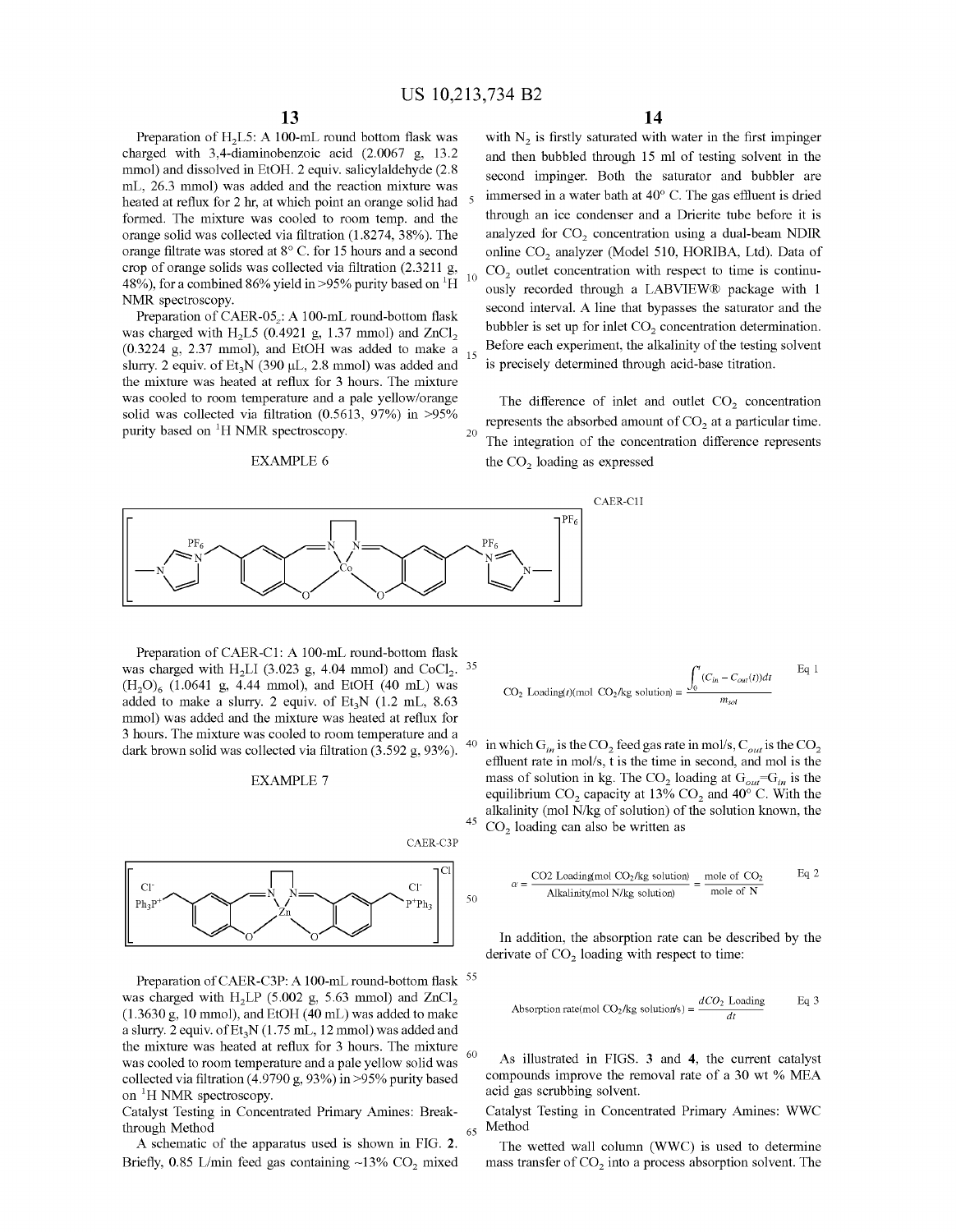What is claimed:

WWC apparatus is illustrated in FIG. **5.** The improved overall mass transfer resulting from the use of two catalysts is illustrated in FIG. **6.** 

In each test, solvent is loaded to a mol $CO<sub>2</sub>/molN$  level of approximately 0.1 with  $CO<sub>2</sub>$  by sparging the solution reser-  $5$ voir with a concentrated CO<sub>2</sub>/N<sub>2</sub> mixture. The initially loaded solution is then circulating through the wetted wall column and a pre-heater which heats the solution to the desired temperature. Once the solution is thermally stable, a simulated flue gas stream  $(CO<sub>2</sub>$  balanced with N<sub>2</sub>) saturated  $10<sup>10</sup>$ with water flows into the wetted wall column. In the wetted wall column, liquid flows downwards on the outside surface on an annular tube while  $CO<sub>2</sub>$  gas stream flows upwards around the annular tube.  $CO_2$  absorption from the gas phase  $_{15}$ into the liquid takes place along the tube's wall. Gas effluent from the WWC is dried and analyzed by an infrared  $CO<sub>2</sub>$ analyzer for  $CO<sub>2</sub>$  concentration determination.  $CO<sub>2</sub>$  inlet concentration is analyzed by directing the gas stream to bypass the WWC. A liquid sample downstream of the WWC  $_{20}$ is collected at each solution carbon loading and tested for total liquid  $CO<sub>2</sub>$  loading, viscosity, density, and pH measurements. Liquid film thickness is calculated by Eq. 1. The bulk solution is then loaded with more  $CO<sub>2</sub>$  and the data collection cycle is repeated 25

$$
\delta = \sqrt[3]{\frac{3\mu Q_{sol}}{\rho g W}}
$$
 Eq. 1

in which  $\mu$  is the viscosity,  $Q_{sol}$  is the liquid flow rate,  $\rho$  is the density of liquid, and W is the circumference of the column.

The overall mass transfer coefficient at the operating  $35$ condition can be calculated from Eq. 2.

$$
K_G = \frac{N_{CO_2}}{\Delta P_{CO_2}}
$$
 Eq. 2

in which  $N_{CO2}$  is the flux of  $CO_2$ ,  $K_G$  is the overall mass transfer coefficient,  $\Delta P_{CO2}$  is the log mean of driving force which is defined by 45

$$
\Delta P_{CO_2} = \frac{P_{CO_2}^{in} - P_{CO_2}^{out}}{\ln\left(\frac{P_{CO_2}^{in} - P_{CO_2}}{P_{CO_2}^{out} - P_{CO_2}}\right)}
$$
 Eq. 3

in which  $P_{CO2}^{in}$  and  $P_{CO2}^{out}$  represent the CO<sub>2</sub> partial pressure at the inlet and outlet of the wetted wall column, and  $P^*_{CO2}$  is the equilibrium partial pressure of CO<sub>2</sub>. The P\* $_{CO2}$ is obtained by making the flux  $N_{CO2}$  to be zero at zero driving force and solving the 2 equations simultaneously using a trial-and-error routine in MATLAB®.

The foregoing has been presented for purposes of illus- $60$ tration and description. It is not intended to be exhaustive or to limit the embodiments to the precise form disclosed. Obvious modifications and variations are possible in light of the above teachings. All such modifications and variations are within the scope of the appended claims when inter- <sup>65</sup> preted in accordance with the breadth to which they are fairly, legally and equitably entitled.

**16** 

**1.** A method of increasing overall mass transfer rate of acid gas scrubbing solvents, comprising:

adding a catalyst compound to a fluid stream including an acid gas and an acid gas scrubbing solvent, said catalyst compound having a chemical formula:



where:

- (a) Mis any group VII B through XII B element;
- (b) E is a combination of N with O and/or S having a net  $2<sup>-</sup>$  charge per individual ligand with N positioned as set forth in (i);
- (c) R<sub>1, 2, 4</sub> =  $-H$ , -COOH, -[OCH<sub>2</sub>CH<sub>2</sub>]<sub>(n1</sub>)OR<sub>9</sub>, amine, amide, phosphate,  $-\text{OH}$ ,  $-R_5\text{OH}$ ,  $-[SO_3]$ ;
- (d) R<sub>3</sub> -- H, -COOH,  $-[OCH<sub>2</sub>CH<sub>2</sub>]<sub>(n1)</sub>OR<sub>9</sub>$ , amine, amide, phosphate,  $\text{OH}$ ,  $\text{R}_5\text{OH}$ ,  $\text{C}[\text{SO}_3]$ ,  $-[(CH_2)_nQ]^+[A]^{-}$ ;
- (e)  $R_5 = C_1 C_5$  alkyl;
- (f) A =monovalent anion: CI, Br, I, F,  $PF_6$ , BF<sub>4</sub>, acetate, trifluoroacetate,  $CIO<sub>4</sub>$ ,  $NO<sub>3</sub>$ ;
- (g) Q=monovalent cation:  $PX_3$  where X=alkyl, cyclic alkyl, aryl, O-alkyl, O-aryl,  $N(R_6)$ , where  $R_6$ =alkyl, cyclic alkyl, N-heterocyclic ring, imidazole;

(h) 
$$
n_1=1
$$
 to 10;

(i)



where Y  $=$  H;  $-$ COOH;  $-R_7$ OOH where  $R_7$  is an alkyl ranging from 2-10 carbons;  $-[OCH_2CH_2]_n OR<sub>9</sub>;$   $—OH;$   $—SO<sub>3</sub>;$   $—NO<sub>2</sub>;$  amine, amide; or selecting from the group consisting of

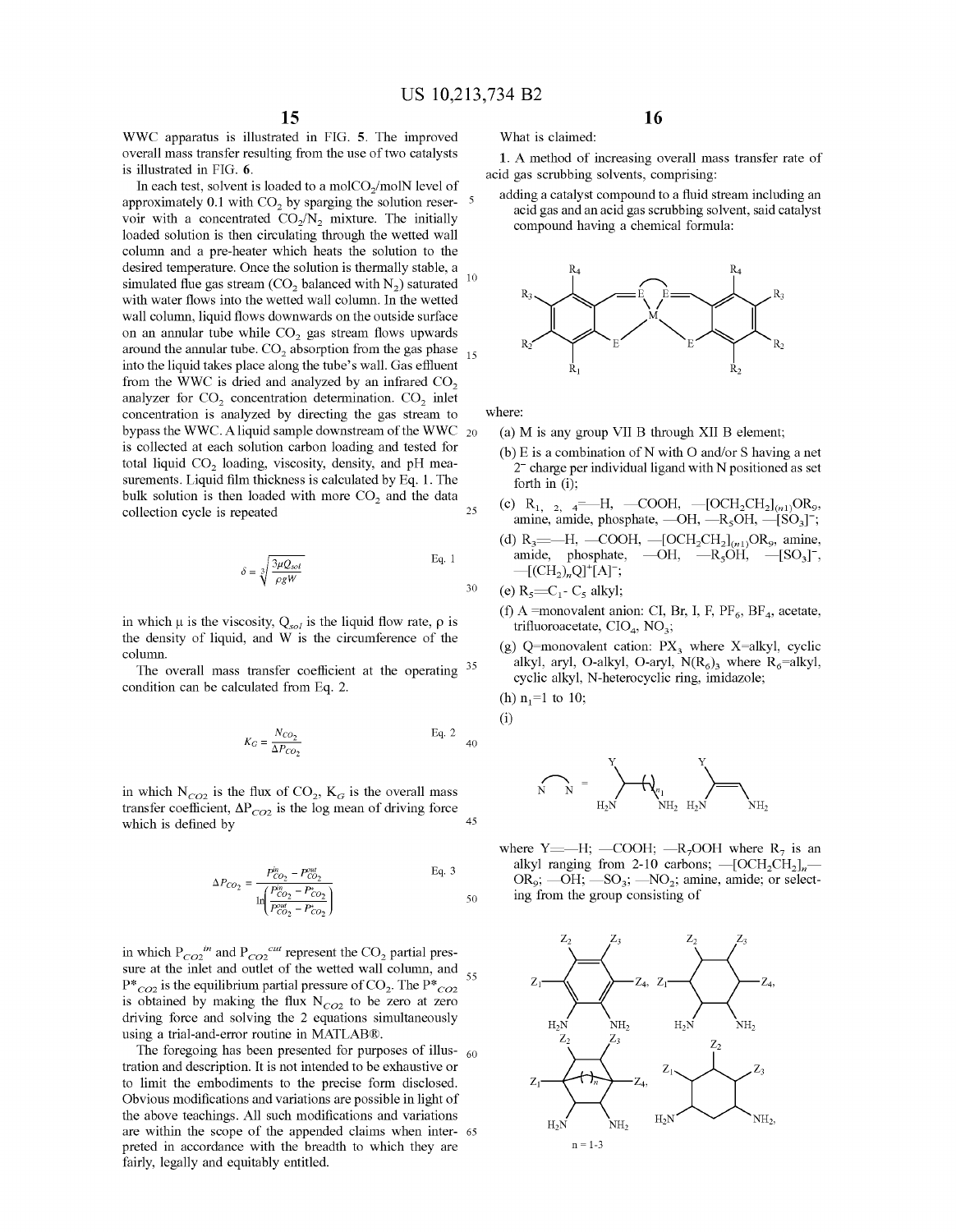





where  $Z_{1-6}$  = -H; any alkyl; -COOH; -R<sub>8</sub>OOH where  $R_8$  is an alkyl ranging from 2-10 carbons; where  $M = Co$ , Zn.  $-$ [OCH<sub>2</sub>CH<sub>2</sub>]<sub>n</sub> $-$ OR<sub>9</sub>; OH; SO<sub>3</sub>; NO<sub>2</sub> (i)  $R_9=H$ , or alkyl.

**2.** The method of claim **1** wherein said catalyst compound has a chemical formula:



where R =any alkyl M=Co, Zn.<br>3. The method of claim 1 wherein said catalyst compound  $\frac{1}{50}$  8. The method of has a chemical formula: has a chemical formula:



**4.** The method of claim **1** wherein said catalyst compound has a chemical formula:



- where M =Co, Zn
- R =any alkyl.

15 **5.** The method of claim **1** wherein said catalyst compound has a chemical formula:



where M =Co, Zn. **6.** The method of claim **1** wherein said catalyst compound 25 has a chemical formula:





40

7. The method of claim 1 wherein said catalyst compound has a chemical formula:



**8**. The method of claim 1 wherein said catalyst compound